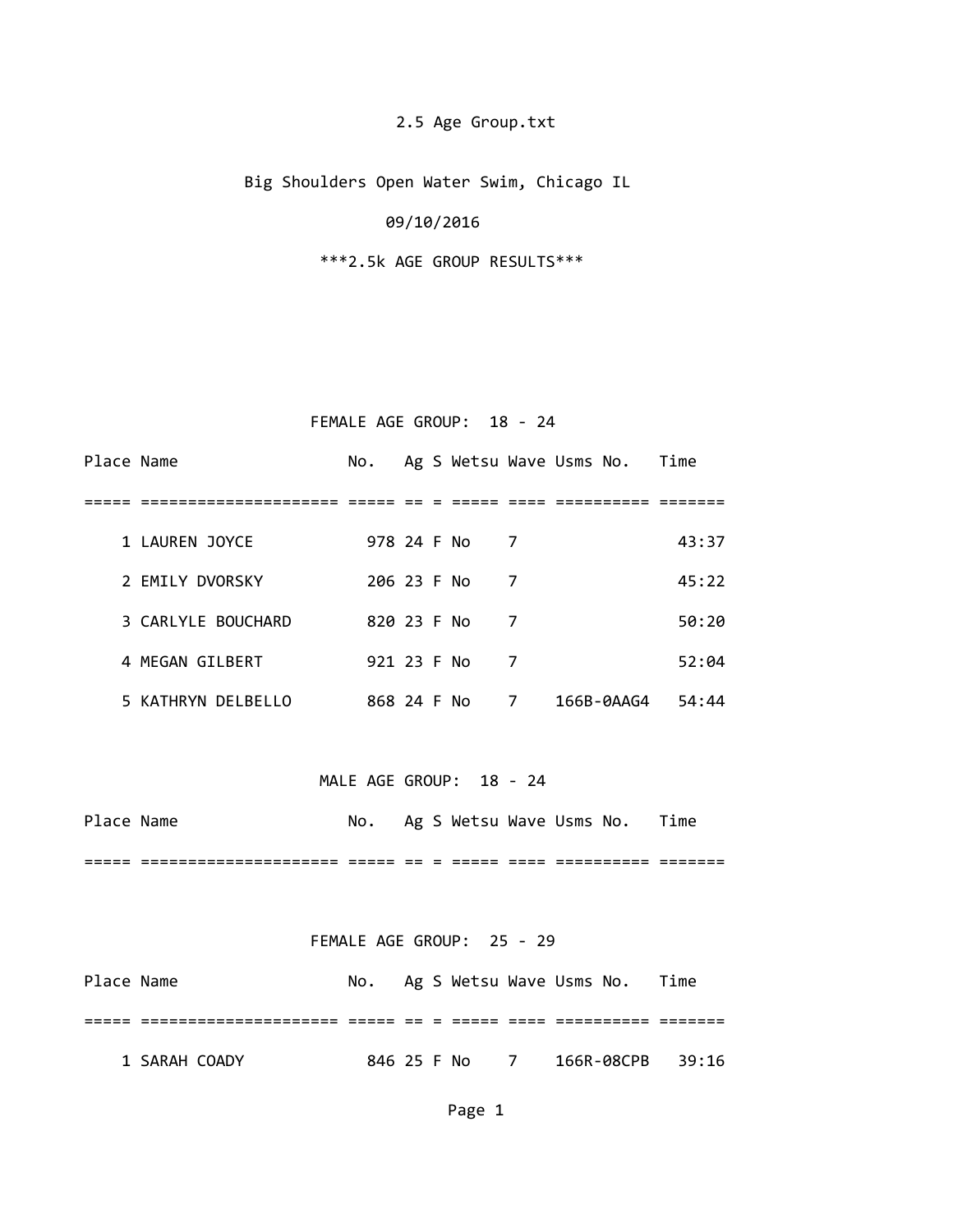|                     |              | 2.5 Age Group.txt |   |                          |       |
|---------------------|--------------|-------------------|---|--------------------------|-------|
| 2 REBEKAH HARRIS    | 936 25 F No  |                   |   |                          | 40:44 |
| 3 DANAE WELCH       | 1172 26 F No |                   |   |                          | 43:55 |
| 4 LAUREN GUMBEL     |              |                   |   | 932 27 F No 7 216J-07P2V | 46:59 |
| 5 MARGARET HIESTAND | 945 29 F No  |                   | 7 | 2169-06WON               | 48:37 |

# MALE AGE GROUP: 25 - 29

| Place Name |                |              |  | No. Ag S Wetsu Wave Usms No. Time |  |                                |  |
|------------|----------------|--------------|--|-----------------------------------|--|--------------------------------|--|
|            |                |              |  |                                   |  |                                |  |
|            | 1 WILLIAM HOYT |              |  |                                   |  | 957 28 M No 7 216T-07U4J 43:44 |  |
|            | 2 JAKE ROTH    | 1106 25 M No |  | $\overline{7}$                    |  | 45:59                          |  |
|            | 3 PEDRO DAGER  | 857 29 M No  |  |                                   |  | 50:11                          |  |

FEMALE AGE GROUP: 30 ‐ 34

| Place Name |                     |              |  |               |   | No. Ag S Wetsu Wave Usms No. Time |         |
|------------|---------------------|--------------|--|---------------|---|-----------------------------------|---------|
|            |                     |              |  |               |   |                                   |         |
|            | 1 ERIN GARTNER      |              |  | 914 31 F No 7 |   | 176G-0AADP 41:14                  |         |
|            | 2 ALICIA WILDERMUTH | 1176 30 F No |  |               | 7 |                                   | 43:18   |
|            | 3 LESLIE ARCHER     |              |  | 796 32 F No 7 |   | 216N-05WNH 44:05                  |         |
|            | 4 GENEVIEVE WALSH   |              |  |               |   | 1165 30 F No 7 4367-06DAW         | - 46:00 |
|            | 5 KATIE GLASS       | 922 31 F No  |  |               | 7 |                                   | 46:12   |
|            | 6 KACEY LITTMAN     |              |  | 1024 30 F No  | 7 | 026G-0A8ST 49:21                  |         |
|            | 7 SARAH FLYNN       |              |  | 902 32 F No 7 |   | 196F-07WBT                        | 52:15   |
|            | 8 ROSE KORMANYOS    |              |  | 997 32 F No   | 7 | 2165-070K1 57:46                  |         |
|            | 9 JACKIE JECHA      | 969 32 F No  |  |               | 7 |                                   | 1:00:30 |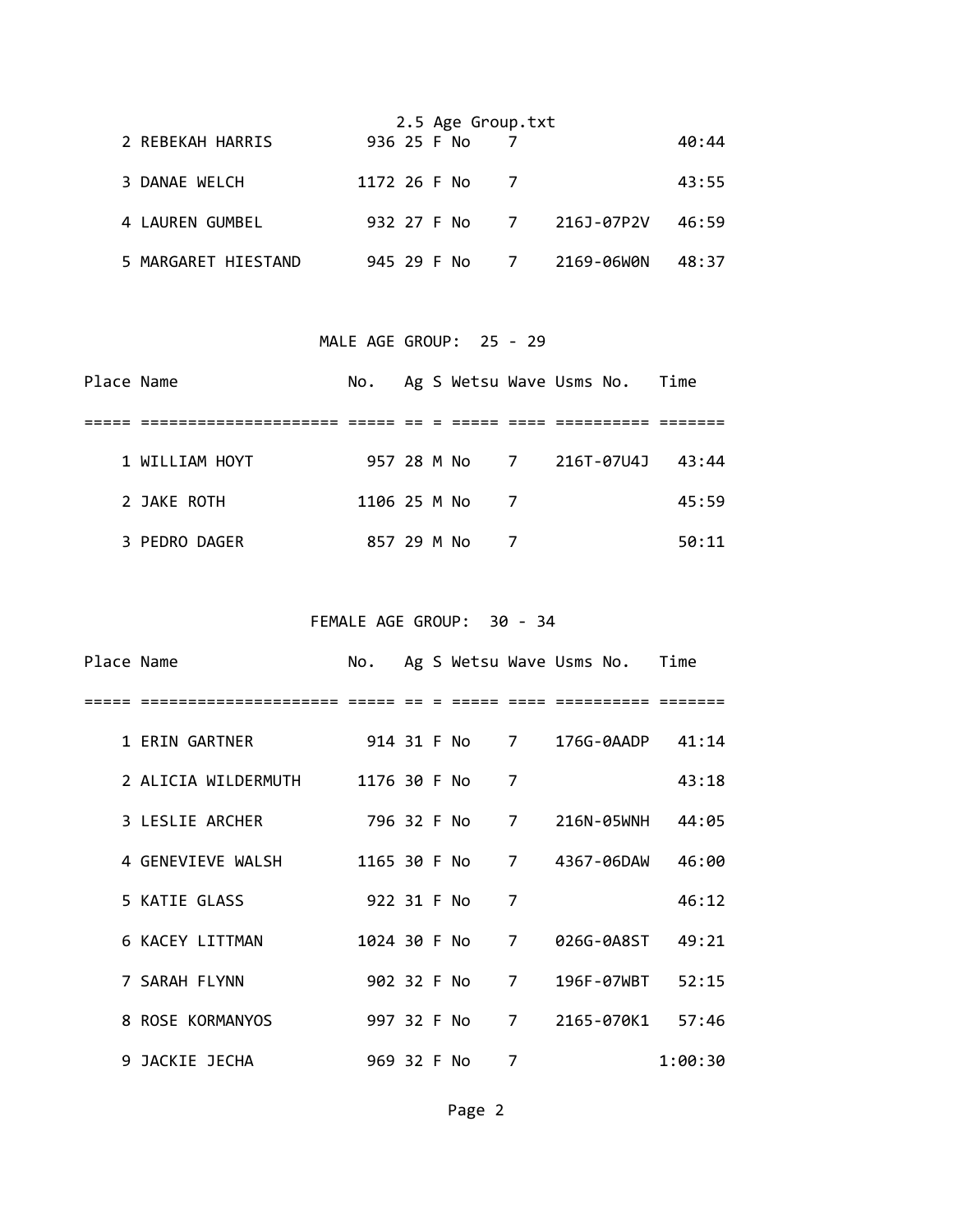|                    |             |  | 2.5 Age Group.txt |                                  |         |
|--------------------|-------------|--|-------------------|----------------------------------|---------|
| 10 TERESA JOHNSON  | 975 34 F No |  |                   |                                  | 1:00:33 |
| 11 MOLLY JACKSON   |             |  |                   | 964 34 F No 7 1664-08DSG 1:05:09 |         |
| 12 PHOEBE JEROUSEK |             |  |                   | 970 30 F No 7 216M-0AADK 1:05:53 |         |
| 13 KASIE BLINDAUER | 815 33 F No |  |                   |                                  | 1:25:07 |

### MALE AGE GROUP: 30 ‐ 34

| Place Name |                    | No.          |  |   | Ag S Wetsu Wave Usms No. Time |                                 |
|------------|--------------------|--------------|--|---|-------------------------------|---------------------------------|
|            |                    |              |  |   |                               |                                 |
|            | 1 COREY MCMEEKING  |              |  |   |                               | 1045 32 M No 7 146Z-06S0K 33:28 |
|            | 2 MATT STONECIPHER | 1140 33 M No |  | 7 |                               | 45:44                           |
|            | 3 SHANE PATRICK    | 1084 34 M No |  | 7 |                               | 46:32                           |
|            | 4 NEAL ANDERSON    | 793 34 M No  |  | 7 |                               | 46:48                           |
|            | 5 PAUL MERKEY      | 1049 30 M No |  | 7 |                               | 47:13                           |
|            | 6 ADAM HALL        | 934 31 M No  |  | 7 |                               | 1:00:19                         |
|            | 7 JIM MARTEN       | 1032 32 M No |  | 7 |                               | 1:07:53                         |

 $\spadesuit$ 

# FEMALE AGE GROUP: 35 ‐ 39

| Place Name |                     |              |  |                |   | No. Ag S Wetsu Wave Usms No. Time |       |
|------------|---------------------|--------------|--|----------------|---|-----------------------------------|-------|
|            |                     |              |  |                |   |                                   |       |
|            | 1 FRIN TOBIAS       |              |  | 1149 38 F No 7 |   | 1666-001N2                        | 36:33 |
|            | 2 KARRIE WRIGHT     |              |  |                |   | 1184 37 F No 7 216P-05F4E         | 43:13 |
|            | 3 KATE LORENZ       |              |  |                |   | 1026 39 F No 7 216X-063KG         | 43:21 |
|            | 4 KATHLEEN LOUISELL | 1027 38 F No |  |                | 7 |                                   | 43:30 |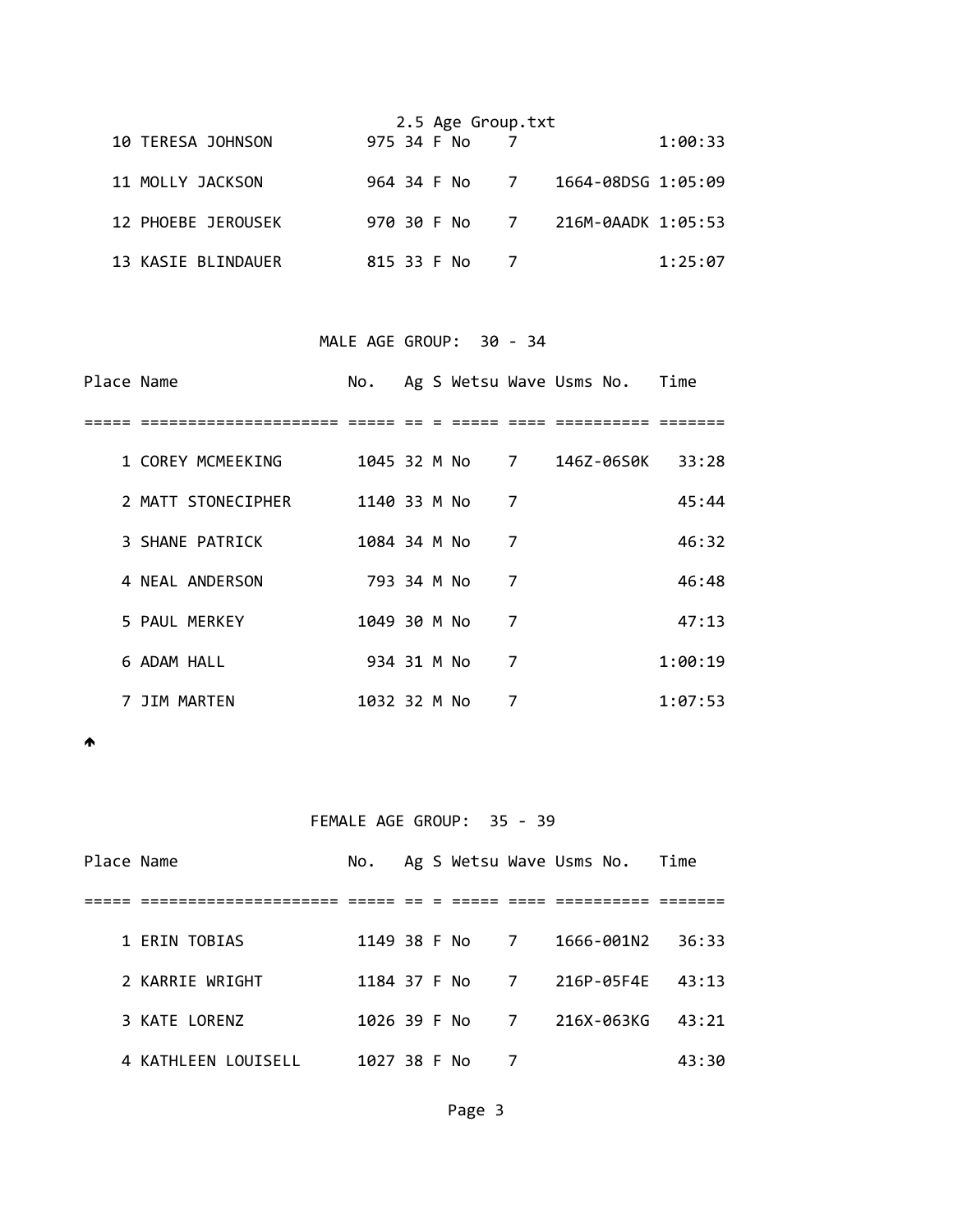|                         |              |  | 2.5 Age Group.txt |                |                    |         |
|-------------------------|--------------|--|-------------------|----------------|--------------------|---------|
| 5 KATIE AKSAMIT         | 791 38 F No  |  |                   |                | 7 216Y-06EWE 46:07 |         |
| 6 HEATHER HOWLAND       |              |  | 956 35 F No       |                | 7 2160-02WFP       | 47:58   |
| 7 LAURA KASPRZAK        | 983 37 F No  |  |                   | $\overline{7}$ | 2169-0843J         | 49:03   |
| 8 JENNIFER SIENKO       | 1128 37 F No |  |                   | 7              |                    | 49:13   |
| 9 CARI HODGSON          | 949 37 F No  |  |                   | $\overline{7}$ | 2164-0941X         | 49:59   |
| <b>10 TEPPI BURROWS</b> |              |  | 836 35 F No       |                |                    | 51:48   |
| 11 SARAH VOLL           | 1161 36 F No |  |                   | 7              |                    | 53:14   |
| 12 CHRISTINE DE LUCA    | 864 36 F No  |  |                   | $\overline{7}$ |                    | 59:20   |
| 13 MEGAN HERSHEY        | 943 36 F No  |  |                   | $\overline{7}$ |                    | 1:02:17 |
| 14 CAROLYN WORKING      | 1182 39 F No |  |                   | $\overline{7}$ | 2160-060VK 1:05:24 |         |
| 15 LEAH WALLACE         | 1164 35 F No |  |                   | 7              |                    | 1:19:24 |

MALE AGE GROUP: 35 - 39

| Place Name |                       |              |  |             |   | No. Ag S Wetsu Wave Usms No. Time |         |
|------------|-----------------------|--------------|--|-------------|---|-----------------------------------|---------|
|            |                       |              |  |             |   |                                   |         |
|            | 1 CHRISTOPHER WORKING |              |  |             |   | 1183 36 M No 7 196H-029TB 44:38   |         |
|            | 2 MATT MEYER          | 1053 36 M No |  |             | 7 |                                   | 51:05   |
|            | 3 GIL PINA            | 1090 38 M No |  |             | 7 |                                   | 53:31   |
|            | 4 ROBERT THOMAS       |              |  |             |   | 1147 36 M No 7 2164-06YR6         | 54:01   |
|            | 5 RYAN JASTRZAB       | 967 39 M No  |  |             | 7 |                                   | 55:02   |
|            | 6 MITCHELL BAUGH      | 805 36 M No  |  |             | 7 |                                   | 55:19   |
|            | 7 MIKE HENTH          |              |  | 942 36 M No |   | 7 156E-0AAFE 57:27                |         |
|            | 8 MURAT KOCAK         | 995 37 M No  |  |             | 7 |                                   | 59:20   |
|            | 9 MARK JASTRZAB       | 966 39 M No  |  |             | 7 |                                   | 1:03:13 |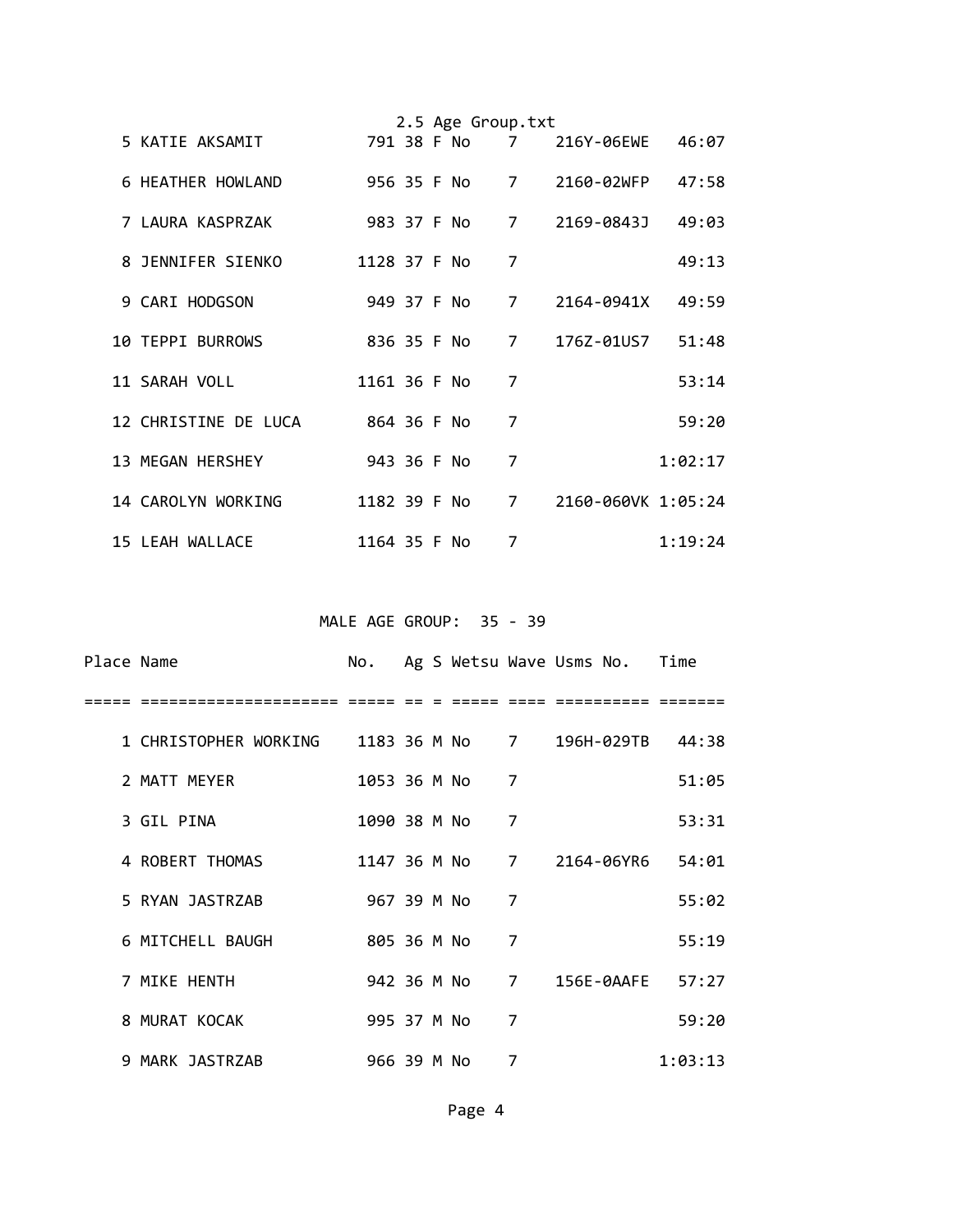# 2.5 Age Group.txt

### FEMALE AGE GROUP: 40 ‐ 44

| Place Name |                                                  |                         |  |              |                | No. Ag S Wetsu Wave Usms No. Time |         |
|------------|--------------------------------------------------|-------------------------|--|--------------|----------------|-----------------------------------|---------|
|            |                                                  |                         |  |              |                |                                   |         |
|            | 1 ANDREEA IANOLI 960 43 F No 7                   |                         |  |              |                | 156X-06UDN 36:52                  |         |
|            | 2 KRISTA HENSEL                                  |                         |  | 940 44 F No  | 7              | 256X-07VEX 39:21                  |         |
|            | 3 TAMMMY SCHULTZ 1116 42 F No 7 2160-09NBJ 41:36 |                         |  |              |                |                                   |         |
|            | 4 AMY LISEK                                      |                         |  | 1023 40 F No | 7              |                                   | 43:16   |
|            | 5 JAMIE HILLS                                    | 946 43 F No             |  |              | $\overline{7}$ |                                   | 48:22   |
|            | 6 NANCY LANGE                                    |                         |  | 1011 44 F No | $\overline{7}$ | 196C-09CD9                        | 50:05   |
|            | 7 CAROLYN SCHMIT                                 |                         |  | 1114 42 F No | $\overline{7}$ |                                   | 51:12   |
|            | 8 SAMANTHA SIMMONS 1129 43 F No                  |                         |  |              | 7              | 336P-02CDJ 55:09                  |         |
|            | 9 WENDY PICKERING                                |                         |  | 1089 44 F No |                | 7 2163-07E0D 59:41                |         |
|            | 10 SANDY BRESSNER 829 41 F No                    |                         |  |              | $\overline{7}$ |                                   | 1:00:00 |
|            | 11 LEONORE FAULDS                                |                         |  |              |                | 890 43 F No 7 206P-02MY0 1:08:56  |         |
|            | 12 RENEE FATEMI                                  | 889 43 F No 7           |  |              |                | 4166-05HS8 1:10:16                |         |
|            |                                                  |                         |  |              |                |                                   |         |
|            |                                                  | MALE AGE GROUP: 40 - 44 |  |              |                |                                   |         |

| Place Name |                 | No.         |  |                | Ag S Wetsu Wave Usms No. Time |       |  |
|------------|-----------------|-------------|--|----------------|-------------------------------|-------|--|
|            |                 |             |  |                |                               |       |  |
|            | 1 MARC HENSEL   |             |  | 941 42 M No 7  | 256X-06GXN                    | 35:02 |  |
|            | 2 AARON WALTERS | 739 40 M No |  | $\overline{7}$ |                               | 41:50 |  |
|            | 3 NOAH ISACKSON | 961 42 M No |  | $\overline{7}$ |                               | 45:49 |  |
|            | 4 SAUL DELAGE   |             |  | 867 43 M No 7  | 216U-02UD4                    | 47:28 |  |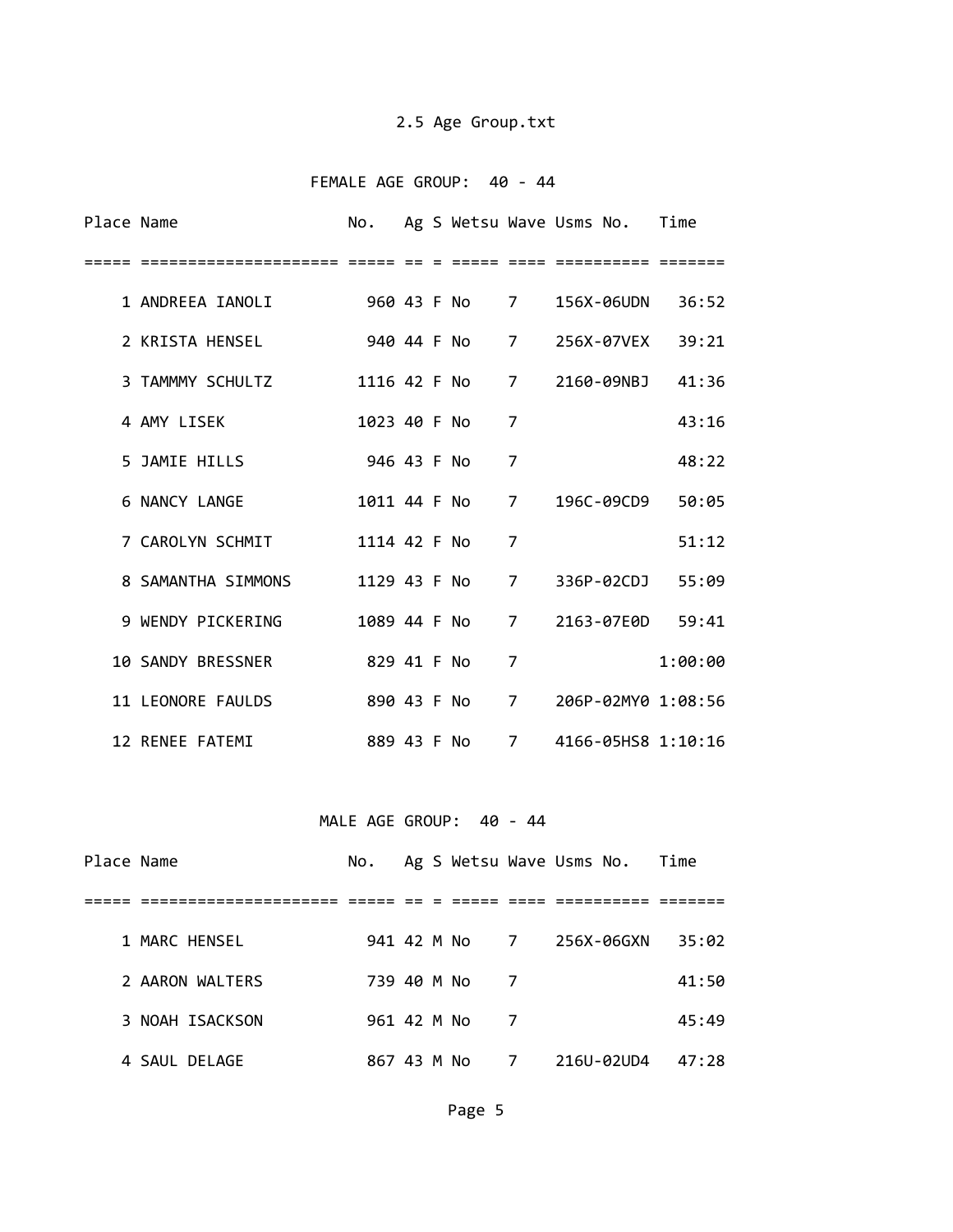|                  | 2.5 Age Group.txt |               |  |                                |         |  |  |  |  |  |
|------------------|-------------------|---------------|--|--------------------------------|---------|--|--|--|--|--|
| 5 SCOTT JOHNSON  |                   |               |  | 974 43 M No 7 156W-07CBJ 47:51 |         |  |  |  |  |  |
| 6 PATRICK BROWN  | 833 44 M No       |               |  |                                | 53:01   |  |  |  |  |  |
| 7 JEFF FRANCISKI |                   | 904 44 M No 7 |  | 1663-075TP                     | 53:50   |  |  |  |  |  |
| 8 IVAN IVANOV    | 963 43 M No       |               |  |                                | 1:06:41 |  |  |  |  |  |

 $\blacktriangle$ 

| FEMALE AGE GROUP: 45 - 49 |                                       |               |  |  |               |                |                                   |       |  |  |  |
|---------------------------|---------------------------------------|---------------|--|--|---------------|----------------|-----------------------------------|-------|--|--|--|
| Place Name                |                                       |               |  |  |               |                | No. Ag S Wetsu Wave Usms No. Time |       |  |  |  |
|                           |                                       |               |  |  |               |                |                                   |       |  |  |  |
|                           | 1 PAULA COLOMBO                       | 847 48 F No 7 |  |  |               |                | 196P-087HS 37:43                  |       |  |  |  |
|                           | 2 LISA LAMMERS                        |               |  |  |               |                | 1010 45 F No 7 4064-0A4PA 43:39   |       |  |  |  |
|                           | 3 JENNIFER MCCLELLAN                  |               |  |  |               |                | 1036 47 F No 7 196W-094D0 44:11   |       |  |  |  |
|                           | 4 KRISTIN KROK                        | 1001 45 F No  |  |  |               | 7              |                                   | 46:06 |  |  |  |
|                           | 5 KRIS REICHMANN                      | 1099 46 F No  |  |  |               | $\overline{7}$ |                                   | 47:18 |  |  |  |
|                           | 6 SANDY AKRIDGE                       |               |  |  | 790 49 F No   | 8              | 156R-08F2E 47:48                  |       |  |  |  |
|                           | 7 JACQUELINE GUY 933 45 F No 7        |               |  |  |               |                | 166V-03ANM                        | 52:49 |  |  |  |
|                           | 8 LEAH HOLZWARTH 952 49 F No          |               |  |  |               | 8              | 216T-09Y9N 53:03                  |       |  |  |  |
|                           | 9 CELINE KRAFFT                       | 999 48 F No   |  |  |               | $\overline{7}$ |                                   | 56:00 |  |  |  |
|                           | 10 JENNIFER LIND                      | 434 49 F No   |  |  |               | $\overline{4}$ | 216V-02WSC 57:44                  |       |  |  |  |
|                           | 11 JULIE KERR-NICHOLSON 988 46 F No 7 |               |  |  |               |                | 206J-0A54H 1:00:32                |       |  |  |  |
|                           | 12 WENDY EDWARDS                      |               |  |  | 886 46 F No 7 |                | 216W-07UYT 1:24:47                |       |  |  |  |
|                           | 13 MARTI DENUYL                       |               |  |  | 871 46 F No 7 |                | 196D-0AAFF 2:19:13                |       |  |  |  |

MALE AGE GROUP: 45 - 49

Page 6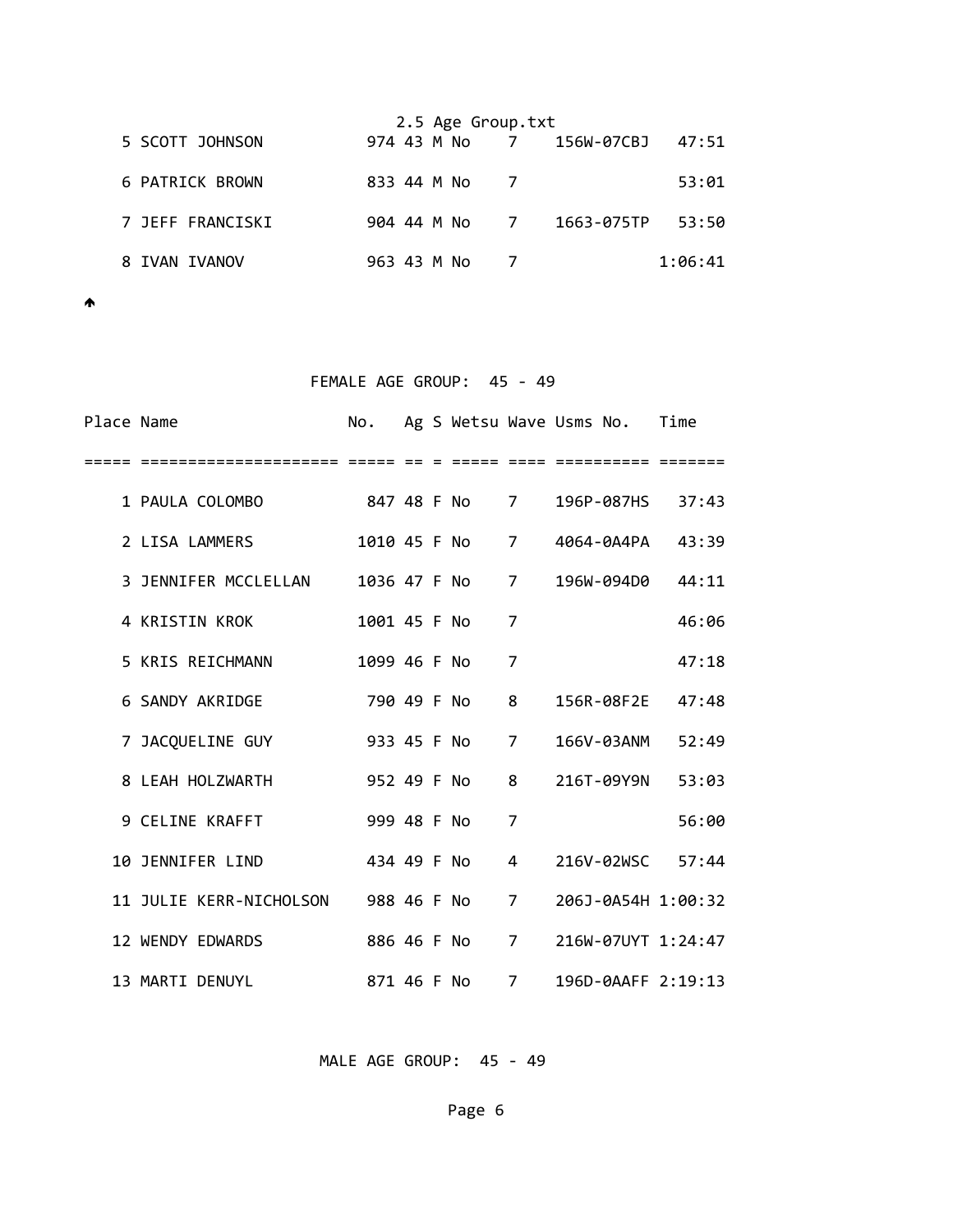| Place Name |                    |              |  | 2.5 Age Group.txt |                | No. Ag S Wetsu Wave Usms No. Time |         |
|------------|--------------------|--------------|--|-------------------|----------------|-----------------------------------|---------|
|            |                    |              |  |                   |                |                                   |         |
|            | 1 PHIL ANDREW      |              |  | 795 48 M No 7     |                | 216C-01NPZ                        | 37:35   |
|            | 2 IVAN MONTOYA     | 1059 46 M No |  |                   | 7              |                                   | 38:49   |
|            | 3 MATTHEW LANGLEY  |              |  | 1012 46 M No      | $\overline{7}$ | 4367-05SB2                        | 39:35   |
|            | 4 STEVE GRAMLEY    |              |  | 924 46 M No       | 7              | 1668-07UHG                        | 42:12   |
|            | 5 CHRIS OCKEN      | 1074 46 M No |  |                   | $\overline{7}$ |                                   | 42:34   |
|            | 6 CHRISTOPHER ROBB |              |  | 1101 45 M No      | $\overline{7}$ | 216B-08BNF                        | 43:48   |
|            | 7 BARRY HOLCOMB    |              |  | 950 46 M No       | $\overline{7}$ | 2863-01P1B 45:43                  |         |
|            | 8 JIM CLEMENTI     | 844 49 M No  |  |                   | 8              |                                   | 45:47   |
|            | 9 BILL BOGAR       | 817 45 M No  |  |                   | 7              |                                   | 46:20   |
|            | 10 CHRIS PETRILLO  |              |  | 1087 49 M No      | 8              | 216T-02VC3                        | 49:27   |
|            | 11 MATT ZIMMERMAN  | 1191 46 M No |  |                   | 7              |                                   | 49:28   |
|            | 12 PETER WELLS     | 1173 48 M No |  |                   | 7              |                                   | 54:22   |
|            | 13 JARED WUNSCH    | 1186 45 M No |  |                   | 7              |                                   | 55:13   |
|            | 14 PAUL UNGARETTI  | 1155 49 M No |  |                   | 8              |                                   | 58:26   |
|            | 15 PETER SHANNON   | 1122 46 M No |  |                   | 7              |                                   | 1:01:03 |
|            | 16 ORRIN WOLF      | 1181 49 M No |  |                   | 8              |                                   | 1:03:59 |

### FEMALE AGE GROUP: 50 ‐ 54

| Place Name |                    |  |  | No. Ag S Wetsu Wave Usms No. Time |       |
|------------|--------------------|--|--|-----------------------------------|-------|
|            |                    |  |  |                                   |       |
|            | 1 ITZ DILIMANN     |  |  | 873 51 F No 8 2169-02USU          | 34:00 |
|            | 2 MARCIA CLEVELAND |  |  | 845 52 F No 8 216F-01S4Y 41:07    |       |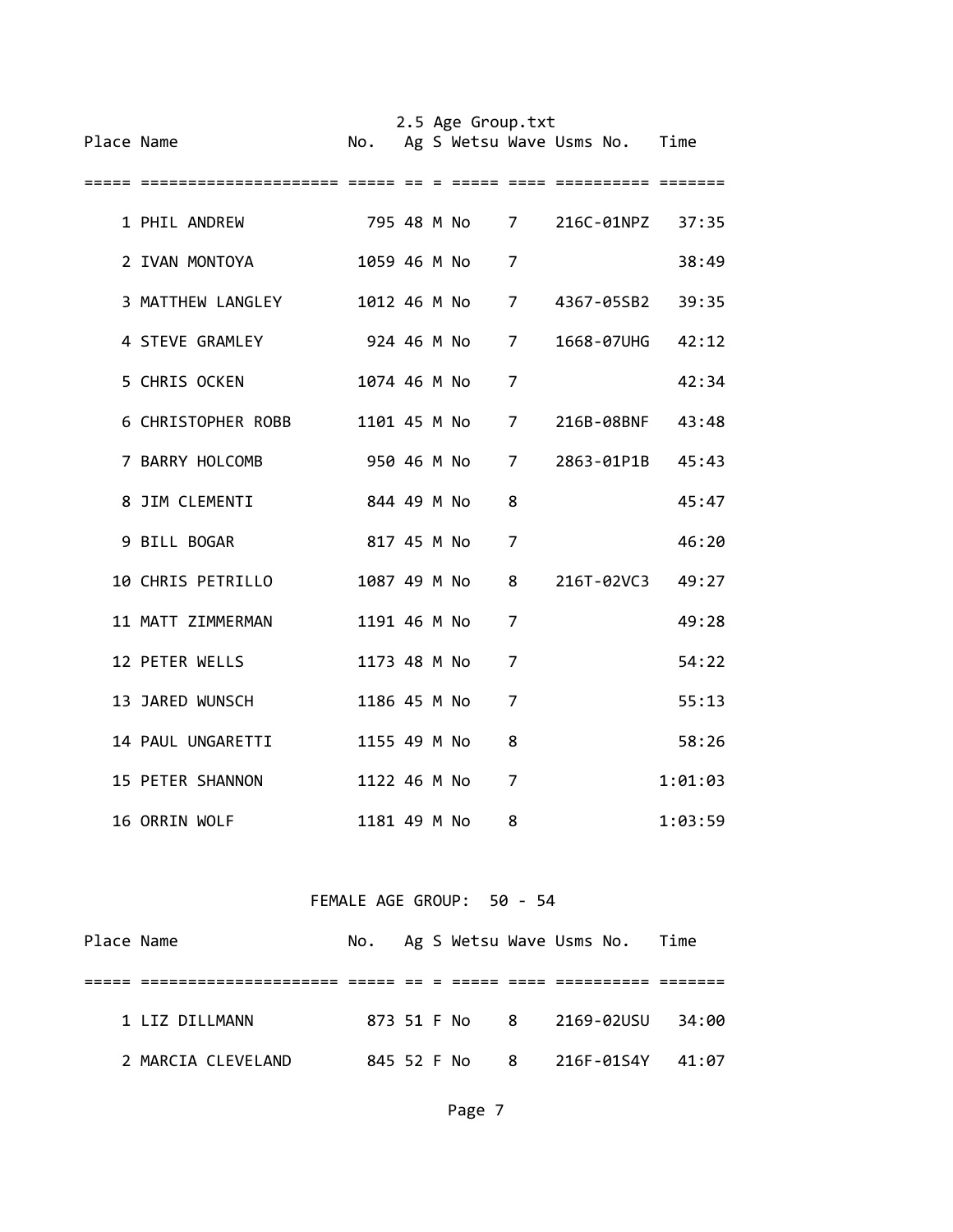|                                       |              |  | 2.5 Age Group.txt |   |                    |         |
|---------------------------------------|--------------|--|-------------------|---|--------------------|---------|
| 3 KRISTIN OVERBEY                     | 1080 50 F No |  |                   | 8 |                    | 48:48   |
| 4 LEORA BAUMGARTEN                    | 806 53 F No  |  |                   | 8 | 2164-060FB         | 51:28   |
| 5 ROSE BOUCHARD                       |              |  | 821 53 F No       | 8 | 106S-0389K         | 52:35   |
| 6 HEATHER SAYLOR                      | 1110 50 F No |  |                   | 8 | 216S-02V6F         | 52:41   |
| 7 ELIZABETH LOCKWOOD                  | 1025 54 F No |  |                   | 8 | 216D-06Z7F         | 53:37   |
| 8 KRISTY JOHNSON                      | 973 54 F No  |  |                   | 8 | 216H-09RGV         | 53:43   |
| 9 CAROL UNGARETTI                     | 1154 54 F No |  |                   | 8 |                    | 55:10   |
| 10 KAREN KORTELING                    | 998 52 F No  |  |                   | 8 | 2166-0709T 59:38   |         |
| 11 ANNE STATTON                       | 1137 52 F No |  |                   | 8 | 216P-09PU1 1:07:36 |         |
| 12 JULIA SHILDMYER-HEIGH 1125 53 F No |              |  |                   | 8 | 166P-08EJ7 1:08:07 |         |
| 13 SUSAN WEIS                         | 1171 54 F No |  |                   | 8 |                    | 1:12:11 |
| 14 MARY SCOTT                         | 1118 54 F No |  |                   | 8 | 216G-084FW 1:15:36 |         |
| 15 GERALYNN WALSH                     | 1166 54 F No |  |                   | 8 | 216A-02X4P 1:23:22 |         |

 $\blacktriangle$ 

# MALE AGE GROUP: 50 - 54

| Place Name |                    | No.          |  |   | Ag S Wetsu Wave Usms No. | <b>Time</b> |
|------------|--------------------|--------------|--|---|--------------------------|-------------|
|            |                    |              |  |   |                          |             |
|            | 1 JIM TUCHLER      | 1153 51 M No |  | 8 | 216A-005EN               | 37:06       |
|            | 2 JOHN NORKUS      | 1070 53 M No |  | 8 |                          | 38:18       |
|            | 3 CURT HORVATH     | 955 53 M No  |  | 8 | 216E-05YC2               | 40:37       |
|            | 4 DAVE DALLE MOLLE | 858 54 M No  |  | 8 |                          | 46:07       |
|            | 5 TERRENCE WITTMAN | 1180 50 M No |  | 8 | 216V-07NNN               | 46:23       |
|            | 6 DAVID DABERTIN   | 856 54 M No  |  | 8 | 1669-05YF8               | 49:08       |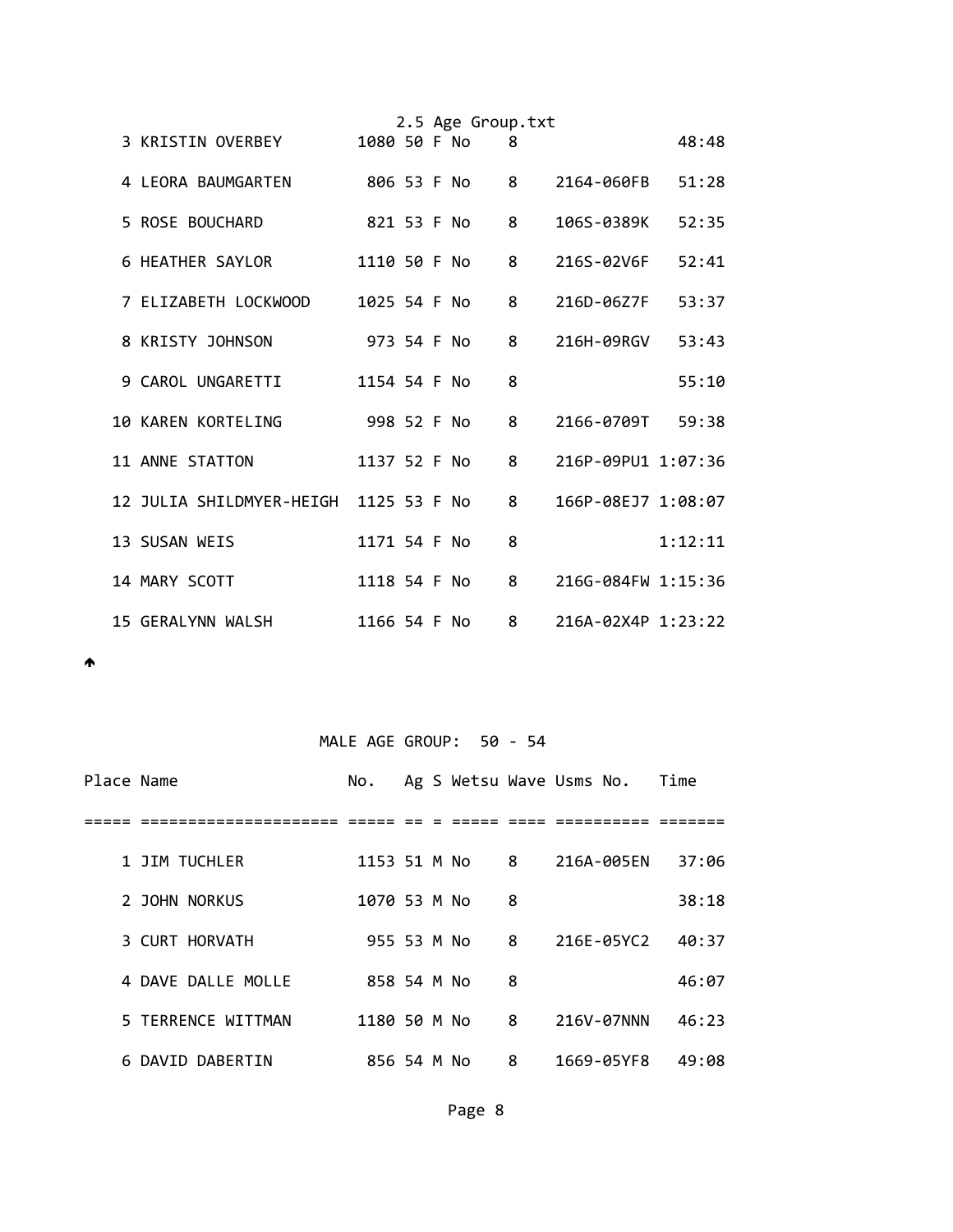|                            |              |  | 2.5 Age Group.txt |       |              |         |
|----------------------------|--------------|--|-------------------|-------|--------------|---------|
| 7 CHANNING GREENE          | 926 53 M No  |  |                   |       | 8 2168-02VEE | 49:57   |
| 8 DON FLEMING              | 898 54 M No  |  |                   | 8     |              | 54:56   |
| 9 STAN WIDLACKI            | 760 51 M No  |  |                   | $5 -$ | 216F-07UCB   | 56:30   |
| <b>10 STEVEN KNIPSTEIN</b> | 403 51 M No  |  |                   | $5 -$ | 216F-05YPE   | 59:36   |
| 11 RED WARD                | 1168 52 M No |  |                   | 8     |              | 1:10:50 |

# FEMALE AGE GROUP: 55 - 59

| Place Name |                                  |              |  |              |   | No. Ag S Wetsu Wave Usms No. Time |         |
|------------|----------------------------------|--------------|--|--------------|---|-----------------------------------|---------|
|            | ==================               |              |  |              |   | ==== ==========                   |         |
|            | 1 LYNN BLUE                      | 816 58 F No  |  |              | 8 | 1668-02AUJ                        | 50:07   |
|            | 2 SHARON POWERS                  |              |  | 1095 55 F No | 8 | 1568-08DCG                        | 52:02   |
|            | 3 MAURITA VINCENT                |              |  | 1160 59 F No | 8 | 216C-06RB6                        | 53:41   |
|            | 4 ELLEN MEUCH                    |              |  | 1052 56 F No | 8 | 216U-09TP4 55:02                  |         |
|            | 5 ANN GARTNER                    | 913 57 F No  |  |              | 8 | 176S-01UK8                        | 55:54   |
|            | 6 EVELYN MCGOWAN                 | 1042 57 F No |  |              | 8 | 2168-0697Z 57:47                  |         |
|            | 7 TERRI FRIEL                    | 905 59 F no  |  |              | 8 | 216A-0A4TT 58:40                  |         |
|            | 8 DEBBY GABRIEL                  | 907 57 F No  |  |              | 8 | 216W-02X35 1:03:01                |         |
|            | 9 BARBARA SHUFELDT               | 1126 58 F No |  |              | 8 | 216W-02V59 1:03:26                |         |
|            | 10 MAGGIE BUTLER                 | 839 56 F No  |  |              | 8 |                                   | 1:04:59 |
|            | 11 MAUREEN GALLAGHER 910 59 F No |              |  |              | 8 | 196D-08B4H 1:16:06                |         |
|            | 12 DORY RAND                     | 1098 59 F No |  |              | 8 |                                   | 1:18:15 |

### MALE AGE GROUP: 55 - 59

Place Name **Blace Name No.** Ag S Wetsu Wave Usms No. Time

Page 9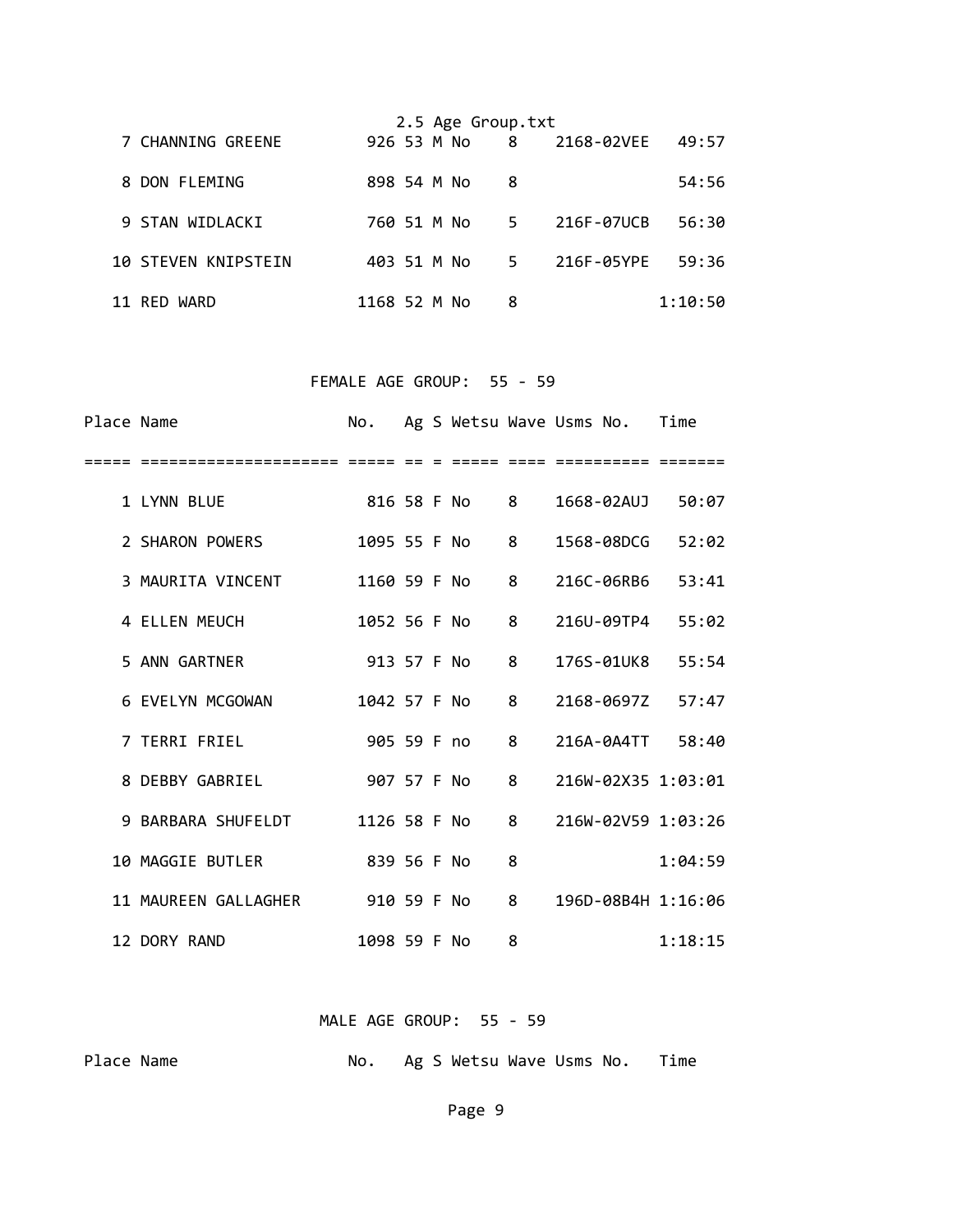|    | 1 MONT WICKHAM        | 1175 56 M No |  | 8 | 216J-061ZV         | 42:35 |
|----|-----------------------|--------------|--|---|--------------------|-------|
|    | 2 RON CHLASTA         | 843 59 M No  |  | 8 | 156H-021KC         | 43:22 |
|    | 3 BRUCE MCLEOD        | 1044 58 M No |  | 8 | 156P-021RU         | 43:44 |
|    | 4 STEPHEN BLAZOFF     | 814 57 M No  |  | 8 | 1961-028US         | 43:45 |
|    | 5 MICHAEL ETIENNE     | 888 56 M No  |  | 8 | 216V-029G7         | 45:32 |
|    | 6 PATRICK FLEMING     | 901 55 M No  |  | 8 | 306C-0AADX         | 49:53 |
|    | 7 LAWRENCE LASUSA     | 1016 56 M No |  | 8 | 196F-07KF5         | 55:39 |
|    | 8 STEVEN KINEMAN      | 993 57 M No  |  | 8 | 196G-069KV         | 59:20 |
|    | 9 ORPHIELD GILBERTSON | 264 56 M No  |  | 6 | 2160-097YH 1:03:03 |       |
| 10 | J MCCOY               | 1038 58 M No |  | 8 | 176F-07GWK 1:26:12 |       |

2.5 Age Group.txt

FEMALE AGE GROUP: 60 - 64

| Place Name |                    | No.          |  |   | Ag S Wetsu Wave Usms No. Time |       |
|------------|--------------------|--------------|--|---|-------------------------------|-------|
|            |                    |              |  |   |                               |       |
|            | 1 TAMARA STEIL     | 1138 62 F No |  | 8 | 1960-028U6                    | 48:03 |
|            | 2 CATHERINE MCCORD | 1037 60 F No |  | 8 | 216P-097W0                    | 48:35 |
|            | 3 MARILYN KULAK    | 1004 60 F No |  | 8 | 216S-02WB2                    | 51:26 |
|            | 4 ELIZABETH SMITH  | 1133 64 F No |  | 8 | 406R-06J2H                    | 55:26 |
|            | 5 LAURIE KAGUNI    | 980 64 F No  |  | 8 | 1961-0296K                    | 56:08 |

# MALE AGE GROUP: 60 - 64

| Place Name |                                            | No. |  |      | Ag S Wetsu Wave Usms No. Time |  |
|------------|--------------------------------------------|-----|--|------|-------------------------------|--|
|            | -----------------<br>_____________________ |     |  | ____ |                               |  |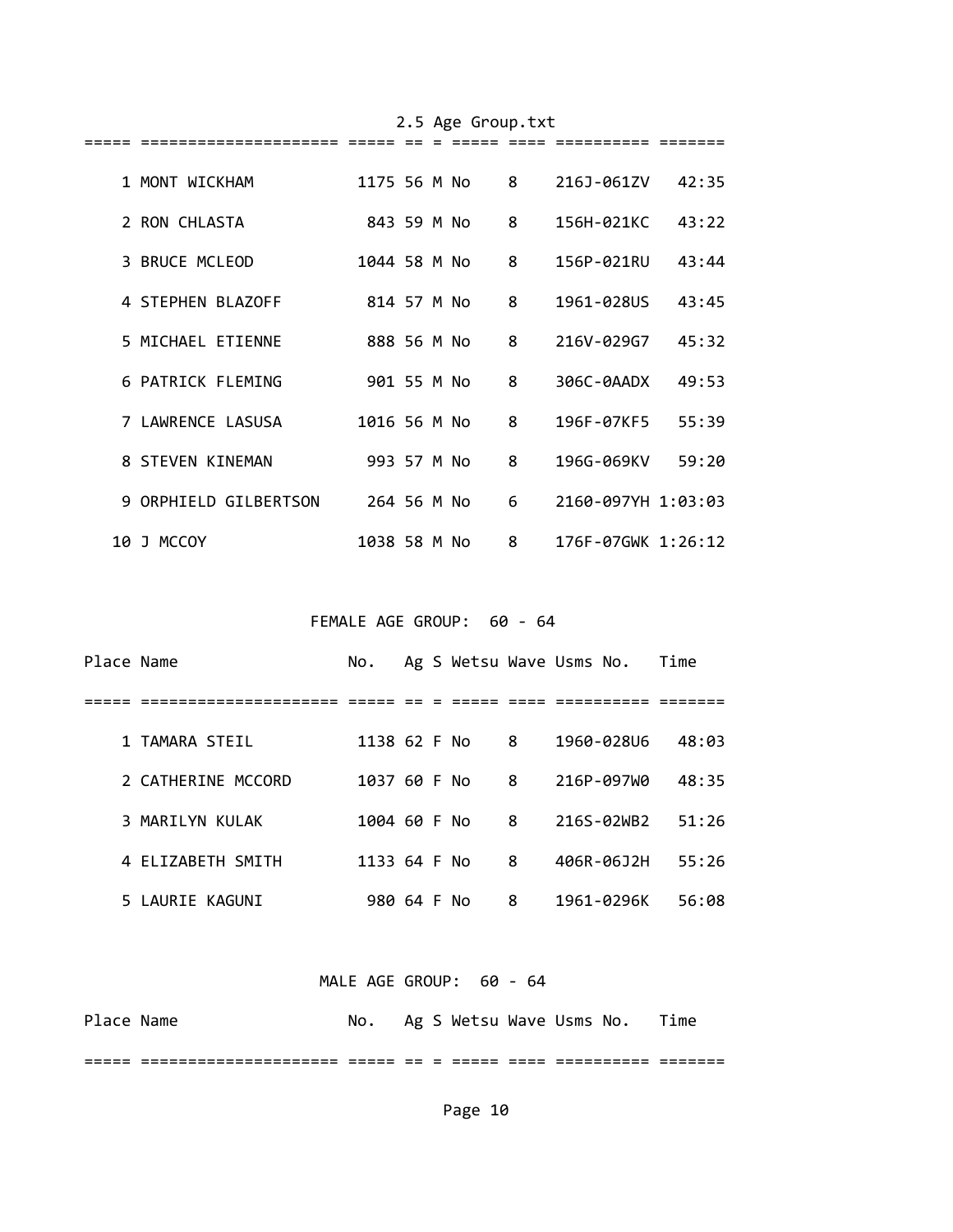|                | 2.5 Age Group.txt |              |  |  |     |  |                      |       |
|----------------|-------------------|--------------|--|--|-----|--|----------------------|-------|
| 1 JMAN ROTH    |                   | 1107 61 M No |  |  |     |  |                      | 52:11 |
| 2 JOHN KOLTON  |                   | 996 62 M No  |  |  | - 8 |  |                      | 52:40 |
| 3 MIKE MCGOWAN |                   | 1043 63 M No |  |  |     |  | 8 216P-0624V 1:00:49 |       |

 $\blacktriangle$ 

| FEMALE AGE GROUP: 65 - 69 |               |  |  |  |  |  |                                   |  |  |
|---------------------------|---------------|--|--|--|--|--|-----------------------------------|--|--|
| Place Name                |               |  |  |  |  |  | No. Ag S Wetsu Wave Usms No. Time |  |  |
|                           |               |  |  |  |  |  |                                   |  |  |
|                           | 1 BARBARA BOS |  |  |  |  |  | 818 67 F No 8 196P-029CU 50:04    |  |  |

MALE AGE GROUP: 65 - 69

| Place Name |                    | No.          |  |                            |   | Ag S Wetsu Wave Usms No. Time |         |
|------------|--------------------|--------------|--|----------------------------|---|-------------------------------|---------|
|            |                    |              |  |                            |   |                               |         |
|            | 1 PAUL MCDEVITT    | 1041 69 M No |  | $\overline{\phantom{0}}$ 8 |   | 216U-05YF5 46:57              |         |
|            | 2 ELLIOT ROCKLER   | 1102 65 M No |  |                            | 8 | 1063-036JJ                    | 53:39   |
|            | 3 J.R. HARRIS      | 935 68 M No  |  |                            | 8 | 216T-08ER0                    | 58:08   |
|            | 4 MARCELINO RIVERA | 1100 65 M No |  |                            | 8 |                               | 1:02:05 |
|            | 5 GIL FERGUS       | 894 68 M No  |  |                            | 8 |                               | 1:04:08 |
|            | 6 BRIAN FERGUS     | 893 66 M No  |  |                            | 8 | 216M-05EEV 1:09:57            |         |
|            | 7 TOM OTOOLE       | 1079 67 M No |  |                            | 8 |                               | 1:10:55 |

FEMALE AGE GROUP: 70 ‐ 74

| Place Name |                                            | No. |  | Ag S Wetsu Wave Usms No. |              |                 | Time |
|------------|--------------------------------------------|-----|--|--------------------------|--------------|-----------------|------|
| _____      | -----------------<br>_____________________ |     |  |                          | ____<br>____ | _ _ _ _ _ _ _ _ |      |